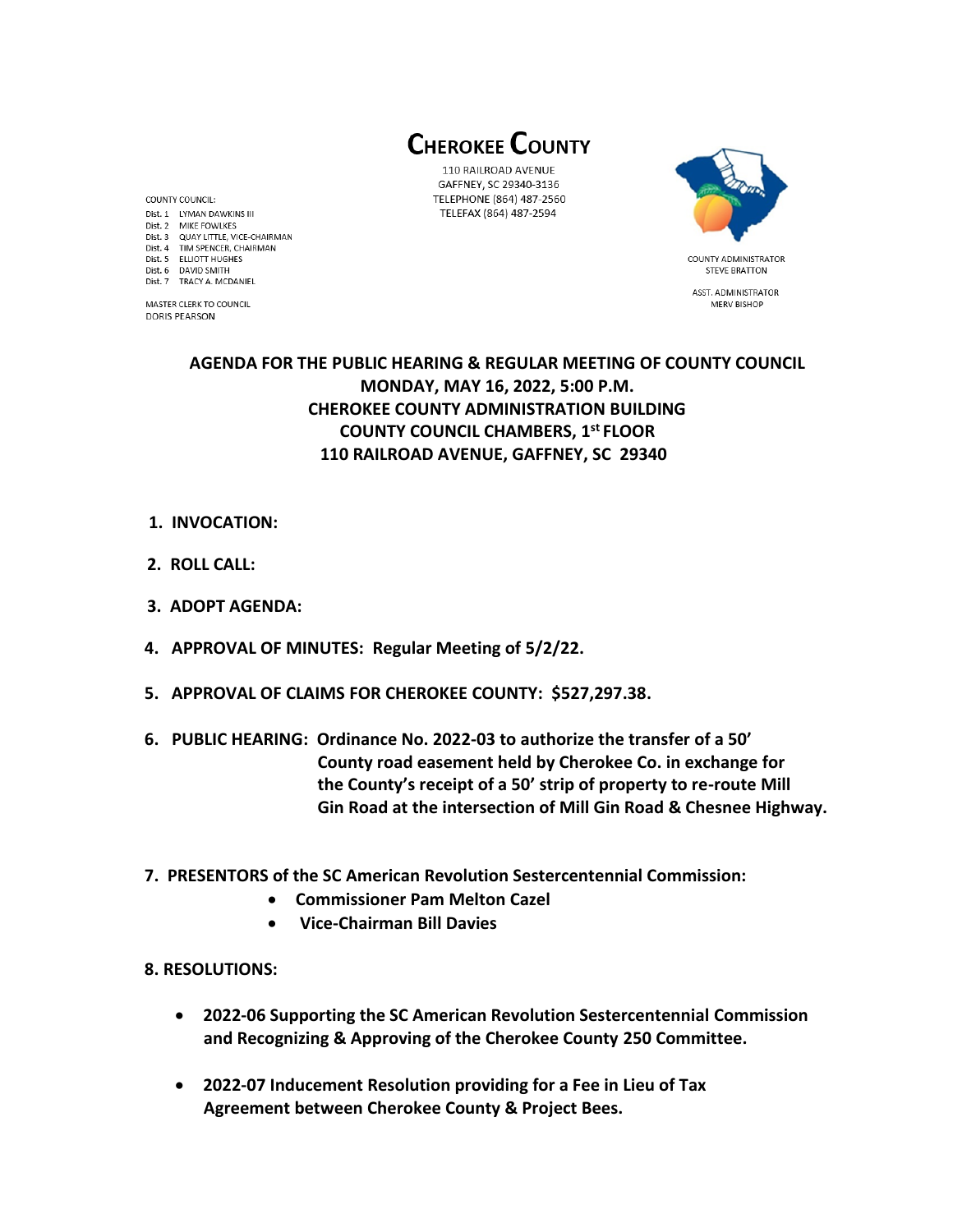## **PAGE 2 – AGENDA FOR PH & REGULAR MEETING, 5/16/22**

 **09. EXECUTIVE SESSION: pursuant to Section 30-4-70(a)(5) discussion of matters relating to the proposed location, expansion, or the provision of services encouraging location or expansion of industries or other businesses in the area served by the public body namely Project Bees.**

## **10. ACTION TAKEN FROM EXECUTIVE SESSION:**

- **11. ORDINANCES:** 
	- **3rd Reading of Ordinance No. 2022-03 to authorize the transfer of a 50' county road easement held by Cherokee County in exchange for the County's receipt of a 50' strip of property to re-route Mill Gin Road at the intersection of Mill Gin Road & Chesnee Highway.**
	- **1 st Reading of Ordinance No. 2022-04 adopting a budget for the County of Cherokee and to provide for the levying of taxes & fees for county purposes for the fiscal year beginning 7/1/22 and ending 6/30/23.**
	- **1 st Reading of Ordinances adopting a budget proposed by the County Administrator containing estimates of proposed revenues & expenditures for the fiscal year beginning 7/1/22 and ending 6/30/23 by the County of Cherokee to provide for the following fire districts:**
		- o **Ordinance No. 2022-06 – Buffalo Fire District FYB 22/23**
		- o **Ordinance No. 2022-07 Cherokee Creek Fire District FYB 22/23**
		- o **Ordinance No. 2022-08 CKC Fire District FYB 22/23**
		- o **Ordinance No. 2022-09 Corinth Fire District FYB 22/23**
		- o **Ordinance No. 2022-13 DMW (Draytonville, McKowns Mtn. & Wilkinsville) Fire District FYB 22/23)**
	- **1 st Reading of Ordinance No. 2022-16 authorizing the execution & delivery of a Fee Agreement by & between Cherokee County, SC and Project Bees providing for a payment of a Fee in Lieu of Taxes; Special Source Revenue Credits and other matters related thereto.**
	- **1 st Reading of Ordinance No. 2022-17 authorizing an amendment to the Agreement for Development of a Joint County Industrial/Business Park between Spartanburg Co. and Cherokee Co. to provide for the addition of property to the Park (Project Bees).**